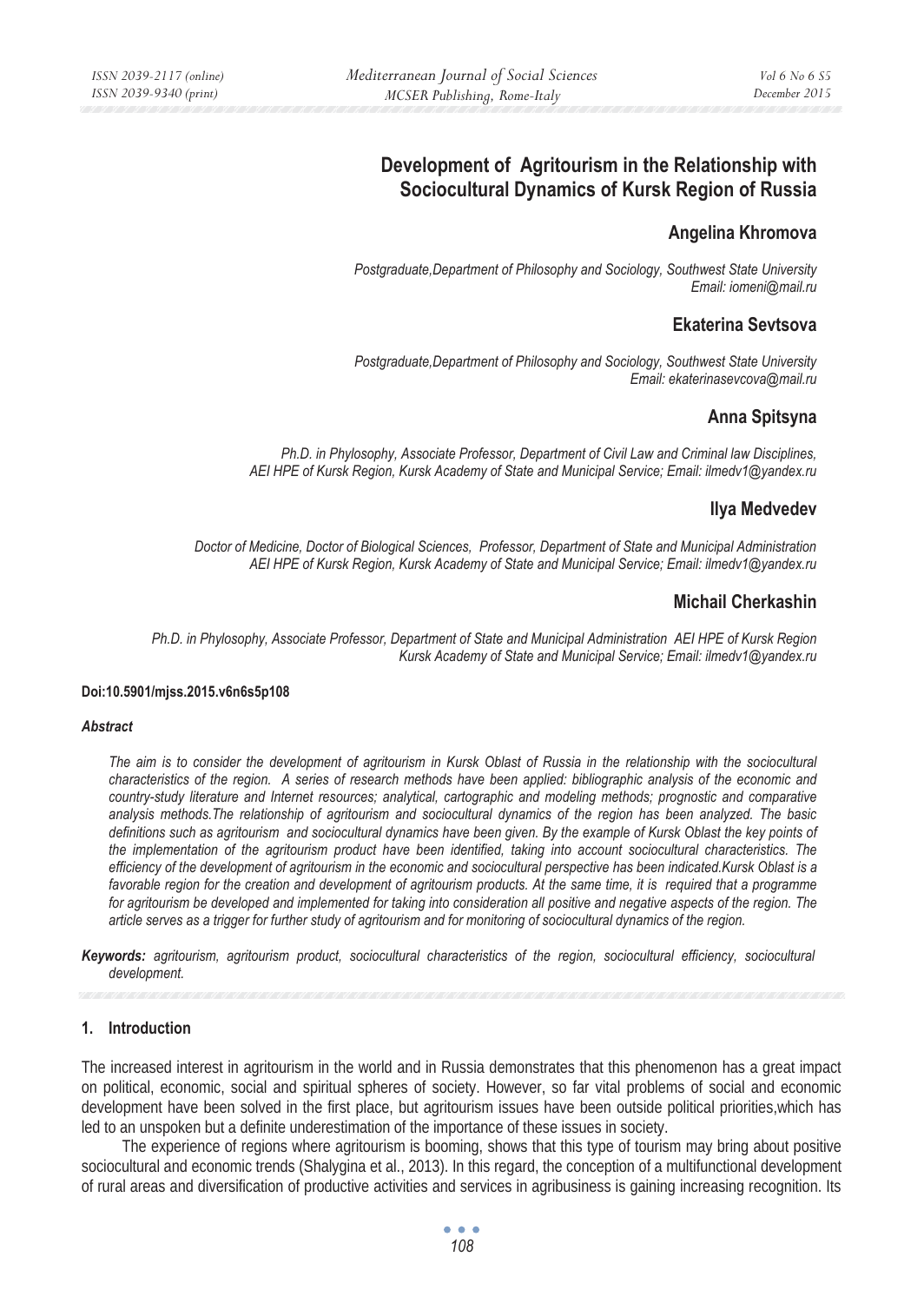essence is the need to ensure appropriate conditions for the development of rural areas and rural lifestyles in several directions. Particular attention is paid to non-productive activities, since agricultural production alone cannot ensure the harmonious development of the environment and wealth for rural residents. An important line of the implementation of this strategy is the development of rural and agricultural tourism. In addition, it increases employment of rural population, provides the growth of labor potential of rural areas and the improvement of rural settlements.

The concept of «agritourism» emerged in the literature in the late XX century; it comes from the Greek word «agros» which means "field", but in compound words it corresponds to the concepts of "land", "agricultural"; and «agrónomos» which indicates the involvement in management in the rural area.

Definition of agricultural and rural tourism (as well as tourism in general) is a sufficiently complex problem, and it is solved in different ways in different countries. All of the concepts found in the literature, are united mainly by the so-called "degree of detail." The broadest interpretation of the concept of "rural tourism" is tourism which is based in rural houses (yards) or farms, or even in the rural area, but it does not include recreation in special recreational areas, such as national parks, forest areas, etc. Simply put, these are almost all of the forms of recreation opportunities in rural areas. This definition is used in Russia as well, although often, there is a mixture of concepts of rural tourism, agritourism and green tourism, despite the fact that the first of them is a much broader concept. The international concept corresponds to the above - it is "tourism based on farms » (farm tourism or farm-based tourism).

We can consider agritourism as part of a broader concept of rural tourism, where rural household (Agriturismo) serves as a base for the tourist. It is on this concept - which is internationally recognized and sufficiently clear - that we rely in our studies. In Russia, as we have already pointed out, the concept or agritourism and rural tourism in general is often associated with the concept of "rural green tourism", ecotourism. Consider their common and distinctive features.

Agritourism has something in common with tourism -- it meets the criteria of ecological compatibility, i.e. contributes to environment protection, conservation of natural monuments, etc. In other countries, offers of farmsteads are often combined with the requirements of ecologically compatible behavior of tourists. But agritourism has another purpose: it offers a stay in the agricultural enterprise (farm), farmsteads (household) and the study of rural life, or just holiday in the scenic area, while ecotourism is focused on the active study of the nature and most often active travel.

Any kind of tourism is a form of active recreation outside the place of permanent residence. Physical, learning, sports and other needs stimulate people to holidaymaking. Agritourism de facto is a concept that emerged as a result of tourism service offers by peasant households or farms. With the development of the tourist movement it has become voluminous, outlining the activities related to service given not only to tourists and villagers. Therefore, the concept of «agritourism» is treated slightly differently by tourists and business entities. For the tourist, agritourism means a tourist activity of the person who intends to become familiar with agricultural production and / or to relax in rural environment.

The idea of agritourism is based on the belief that a peasant farm is the main object that can provide travel services. Having free labor and housing resources combined with their own inexpensive food products and due to the entrepreneurial activity, it can supplement their income. However, practice shows that other business entities are interested in agritourism activities too, namely, various commercial organizations, primarily those in the territories suitable for tourism for their natural and climatic characteristics.

Agritourism can be defined as a kind of rural tourism of learning and entertaining nature associated with the use of private plots or lands of agricultural enterprises, temporarily not used in the agricultural sector. The principal figure providing operation of these types of tourism and recreation in rural areas is the rural family, which offers housing, food, and familiarizes the tourist with the countryside.

Agritourism provides income not only to peasant households and farms that give services, but also to owners of shops and gas stations, to artisans and other villagers. The so-called avalanche effect emerges and sets the local economic infrastructure in motion. As a result, the income received from tourists help to increase the demand for other services to which tourism may not be related.

We emphasize again that the concepts of "rural tourism" and «agritourism» are not equivalent, although these types of tourism are closely linked. In general, rural tourism, apart from showing the process of crop and livestock producttion and of home processing of products, covers those human activities that pertain to rural way of life, culture and religion. Focusing on agritourism activities without rural tourism is artificial, since individual farms are an essential part of rural areas.

In the European Union the village performs many non-agricultural functions, and the difference between agritourism and rural tourism is essential there. In areas where farming is scattered or fragmented, and the rural community is compact and well-organized it would be more appropriate to use the concept of "rural tourism."

With the development of urbanization processes, the importance of the traditional rural community fades into the background as the role of cities grows. Therefore, in the future, the term «agritourism» will probably be accepted more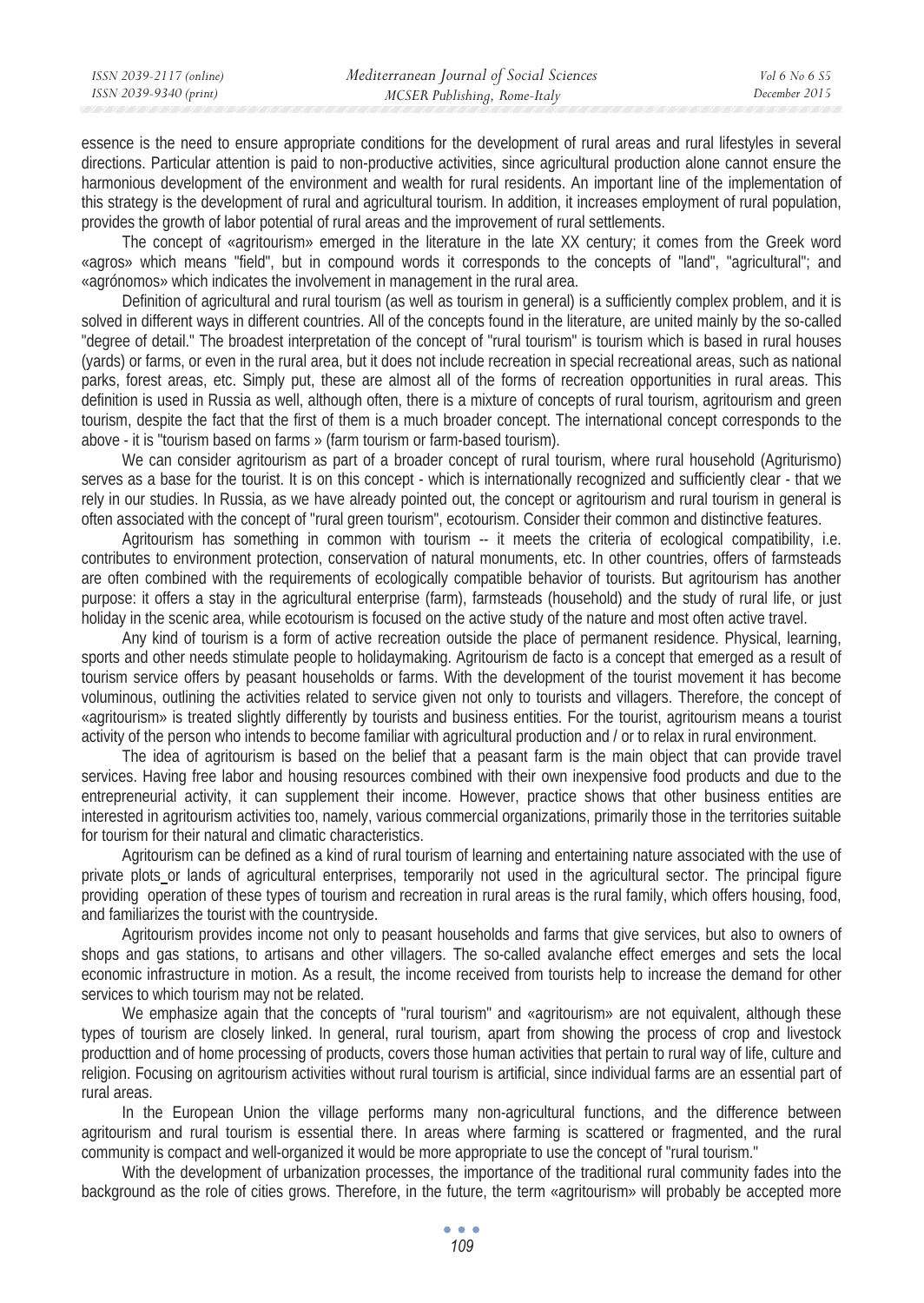frequently.

Here are the three main features of agritourism that distinguish it from conventional mass tourism.

The first feature is the ability to satisfy the human need to participate in the process of food production, and in the life of a peasant family and the local community. It is difficult to understand such agritourism, but it's quite an ambitious form of tourism. This kind of tourism is of no interest for the bulk of tourists, and only those who want to combine relaxation with the acquisition of new skills are attracted by it.

The second characteristic feature of agritourism, compared with the mass one, is that it is possible to satisfy the people's needs to learn something new in such areas as agricultural production and ethnography. Agritourism creates conditions for familiarizing oneself with peasant life, their culture and customs in the regional dimension.

The third feature of agritourism is the possibility to satisfy emotional needs by a direct contact with hosts and domestic animals, with products of plant and animal processing; to meet the needs of experiencing a rural idyll created by the surrounding atmosphere, silence, background village noise, etc. If agritourism is devoid of cognition component, if it does not support the emotional needs of the person, but is based only on recreation and satisfaction, it does not differ from conventional tourism.

At the same time, agritourism in Russian regions has not fully taken shape yet, and its content requires further reflection. In this context, the aim of this study is to examine the development of agritourism in Kursk Oblast in its relationship with sociocultural characteristics of the region.

### **2. Literature Survey**

Agritourism is an expanding sector of tourism business gaining economic and sociocultural significance. Agritourism originated abroad, gradually attracting more and more adherents and fans (Sharpley and Roberts, 2004). Agritourism was supported by various regional studies that showed a revitalizing effect of climatic factors of certain regions on the body (Kutafina and Medvedev, 2015), positively influencing even hereditary pathology (Amelina and Medvedev, 2009). That was closely intertwined with the tourists' acute needs to familiarize themselves with sociocultural features of the regions most favorable for visiting. Nowadays issues of agritourism and sociocultural characteristics at the regional level are in the focus of attention (Kogay et al., 2012). There is a sufficiently great interest to the issues of agritourism and sociocultural dynamics typical of central Russia with its rich black soil and centuries-old traditions of agriculture closely intertwined with sociocultural heritage of the region (Sevtsova and Isaycheva, 2015).

### **3. Research Methods**

To effectively analyze the relationship agritourism and sociocultural dynamics, a number of methods have been used. The bibliographic research method allowed us to analyze theoretical aspects of various definitions. The analytical method was used to analyze the sociocultural and economic potential of the region for the development of agritourism. To study the recreational resources of the region, a cartographic method was used. In creating a model project "Farmhouse in "Nightingale Land," the method of modeling was used. Evaluation of the existing agritourism product in Kursk Oblast required the study of the situation in the regions of the Central Federal District of the Russian Federation; for this purpose the method of comparative analysis was applied.

#### *3.1 Empirical Methods*

A set of general-scientific and sociological methods was used in the research. To summarize and interpret information, methods of comparative and historical analysis were applied, and for conceptualization, the sociocultural approach was used. In the process of collecting empirical materials, content analysis of media and documents, analysis of the data of sociological research and the method of expert evaluations were employed. To reveal the need to create agritourism product, two methods were used: a mass survey, in which residents of the city of Kursk participated, since the main consumers of agritourism products are city residents; and an expert survey in the form of in-depth unstructured interviews of tourism business owners.

### **4. Results and Discussion**

It should be noted that in order to arrange effective agritourism business, it is necessary to monitor sociocultural dynamics of the region. There is a need in examining agritourism at a regional level in terms of economic and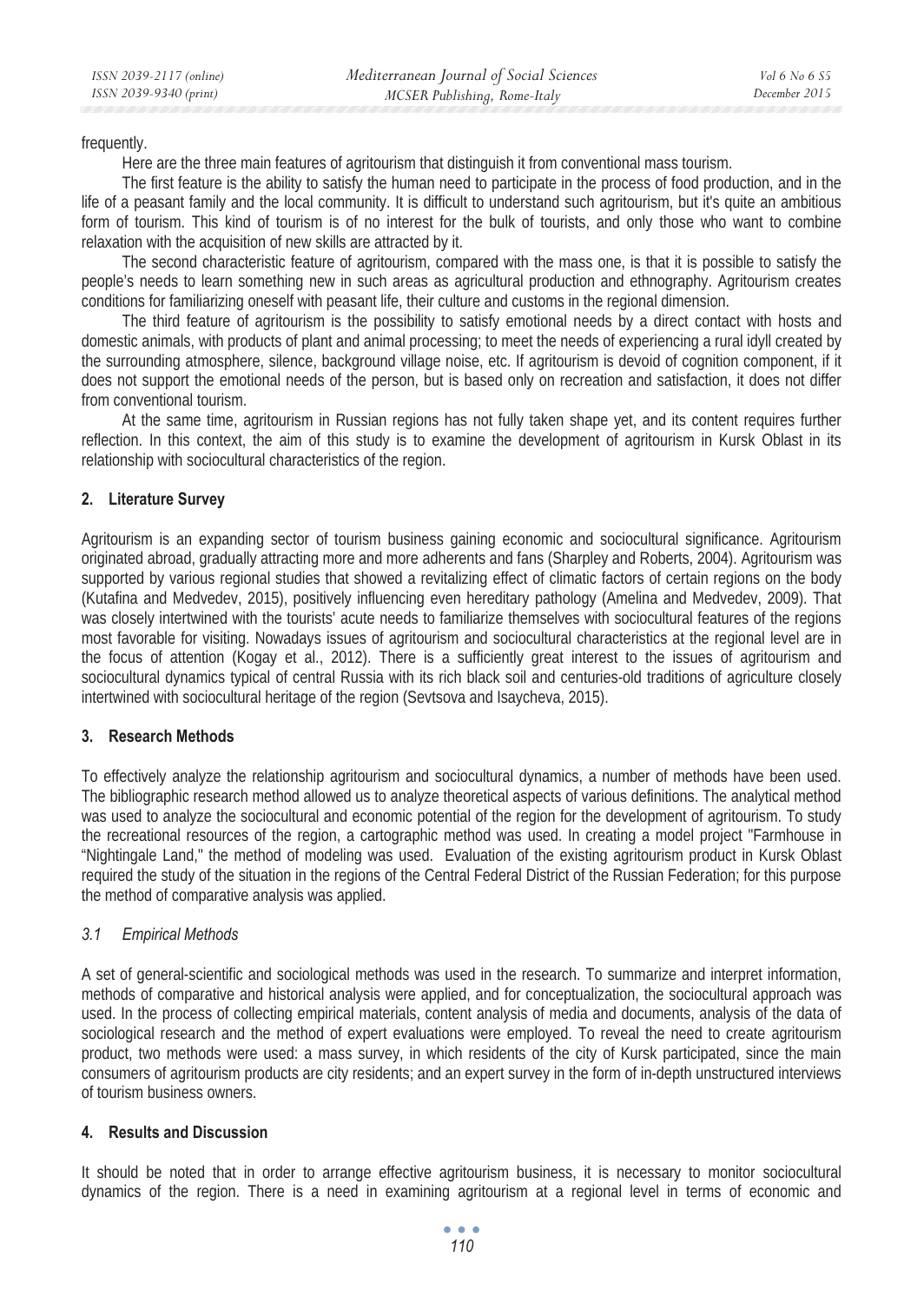#### sociocultural dynamics (Kundius, 2011)

The economic efficiency of tourism in Kursk Oblast consists in getting additional income with appropriate taxation from domestic and inbound tourism by providing service to customers.

In the development of an agritourism product a creative approach was applied involving consideration of sociocultural characteristics of the region, in particular Kursk Oblast, taking in account its sociocultural dynamics, i.e. changes that occur in culture and in people under the influence of external and internal forces, which manifests itself in the increase of the existing forms and the emergence of qualitatively new ones (Joseph, 2012).

After analyzing the sociocultural potential of Kursk Oblast, we found out that the region has a relatively favorable geopolitical location, close to the major industrial centers of Russia and Ukraine and has rich cultural heritage that has been evolving over many centuries. A diversified economic complex, availability of electricity, highly qualified personnel, and cultural traditions contribute to the formation of favorable conditions for doing business in agritourism (Kogay et. Al, 2012).

Kursk Oblast is an important agricultural region of the country; it occupies one of the leading places in the production of a number of agricultural products in Russia. With the growth of agricultural production a new economic cluster has formed in the region, that is farming. However, the socio-economic conditions do not fully contribute to the development of farming. Currently, there is a tendency to its reduction accompanied by the decrease of the number of large farms.

It was found that now the bulk of those employed in agriculture are farm owners and their families, who work without hiring employees. Small farms in the region are on the brink of profitability, and it is important for them to develop an associated business, i.e. agritourism (Sevtsova & Isaycheva, 2015).

Analysis of the current condition of the farms in Kursk Oblast allows a very clear differentiation of areas with different trends in this sphere. The main indicators of the development are the number of farms and the average size of the farm land. In this regard, Kursk Oblast should expect a high return on agritourism. This situation suggests positive dynamics of the development of Kursk Oblast with preservation of cultural heritage of "the nightingale land".

The aim of the project, "Agritourism in the "Nightingale Land" is the development of a business plan of the agritourism product in Kursk Oblast. To achive this goal the following tasks have been solved:

- scientific approaches to the terminology in the sphere of eco-agritourism have been studied;
- various aspects of the development of agritourism have been considered;
- the world trends in the development of agritourism have been taken into account;
- recreational and socio-economic potential of Kursk Oblast for creating an agritourism product has been analyzed; the potential of the farm, LLC "Deira", that will serve as the base for creating the product has been considered in detail;
- a business plan for an agritourism business has been developed on the base of LLC "Deira";
- the effectiveness of this farm has been evaluated, taking into account the sociocultural and economic aspects (profitability and payback of the business project have been calculated).

In the present study, the authors summarize the available experience in this field and offer their vision of an agritourism product that can be created in Kursk Oblast.

The developed project, "Agrotourism in the "Nightingale Land", is determined by the emergence of new legal entities, organizations engaged in tourist activities, as well as by the involvement of residents of the neighboring settlements in the process of giving tourist services.

It relies on the region's sociocultural advantages associated with the development of agritourism and recreation in Kursk Oblast:

- the improved living standards of the population;
- the preserved cultural heritage of the peoples living in the region;
- assistance in the creation and maintenance of tourist attractions
- opportunities for cross-cultural communication and exchanges
- creation of natural and historical-cultural monuments
- creation of an attractive tourism image of the region;
- a sense of pride of the local population for their culture
- the increased number of places of recreation for the population of Kursk Oblast

promotion of healthy and active leisure in the region (Alikhanova & Kharchenko, 2012).

The theoretical significance of the study consists in the analysis of the possibilities for creating rural tourism in the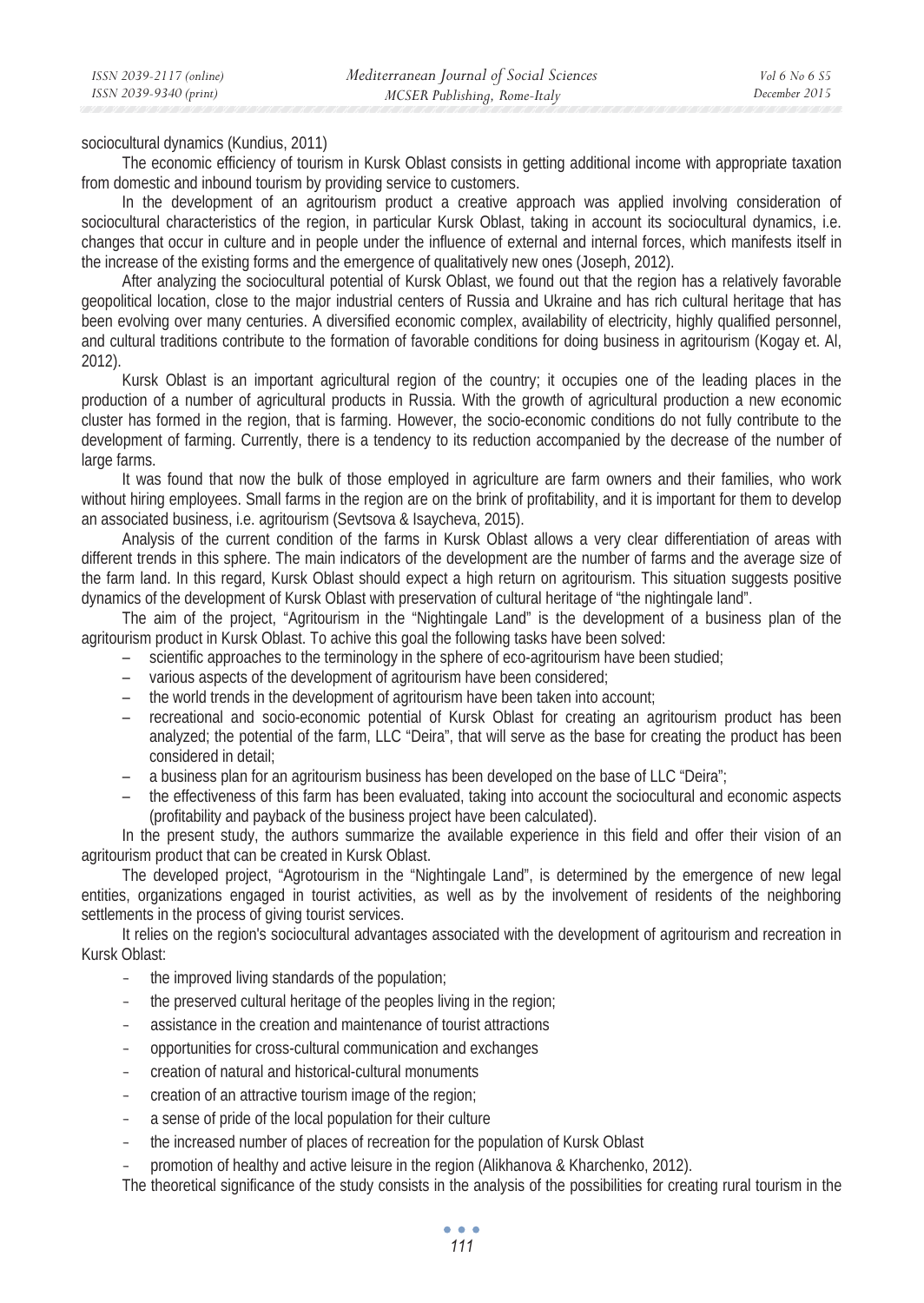| ISSN 2039-2117 (online) | Mediterranean Journal of Social Sciences | Vol 6 No 6 S5 |
|-------------------------|------------------------------------------|---------------|
| ISSN 2039-9340 (print)  | MCSER Publishing, Rome-Italy             | December 2015 |

relationship with the sociocultural dynamics of the region, scientific and theoretical substantiation of organizational and sociological methods of its development in the region and the impact on the sociocultural development of the region.

The practical significance of the study is that the results of it can be used in practical activities of tourism businesses in Kursk Oblast when developing agricultural, agro-ethnographic and cultural tourism programs, as well as in the preparation of materials on the impact of these types of tourism on regional development.

The survey conducted among residents of the city of Kursk confirms the hypothesis that the main consumers of the agritourism product are young families having children – 48%. 25% of young people at the age of 18-35 would like to have this kind of recreation together with their friends. Enthusiasts of an active lifestyle (14%) consider agritourism as a form of recreation, if there are conditions for sports; 13% of respondents who need the agritourism product are elderly people (Figure 1.)



#### **Figure 1.** Consumers of the agritourism product

The expert survey of tourism business owners has revealed a general economic trend: if there is demand for the agritourism product, there will be willingness to create an offer in the form of rural tourism. Without appropriate research of consumers, tourism business owners are wary of this tourism product. Anyway, many tourism business owners are willing to create new tourism itineraries, including those connected with rural tourism. The research shows that most of the respondents point to the availability of unique cultural monuments and traditions associated with ethnic and social features of Kursk Oblast; nevertheless, not all of them are included in the tourism iteneraries.





Kursk Oblast has ample opportunities for the development of agritourism which in one way or another is already used by entrepreneurs in the Russian Federation. This is evidenced by the presence of more than three hundred agritourism farms which are registered in the 'agritourism association'. In the long term, the area of Kursk Oblast may serve as the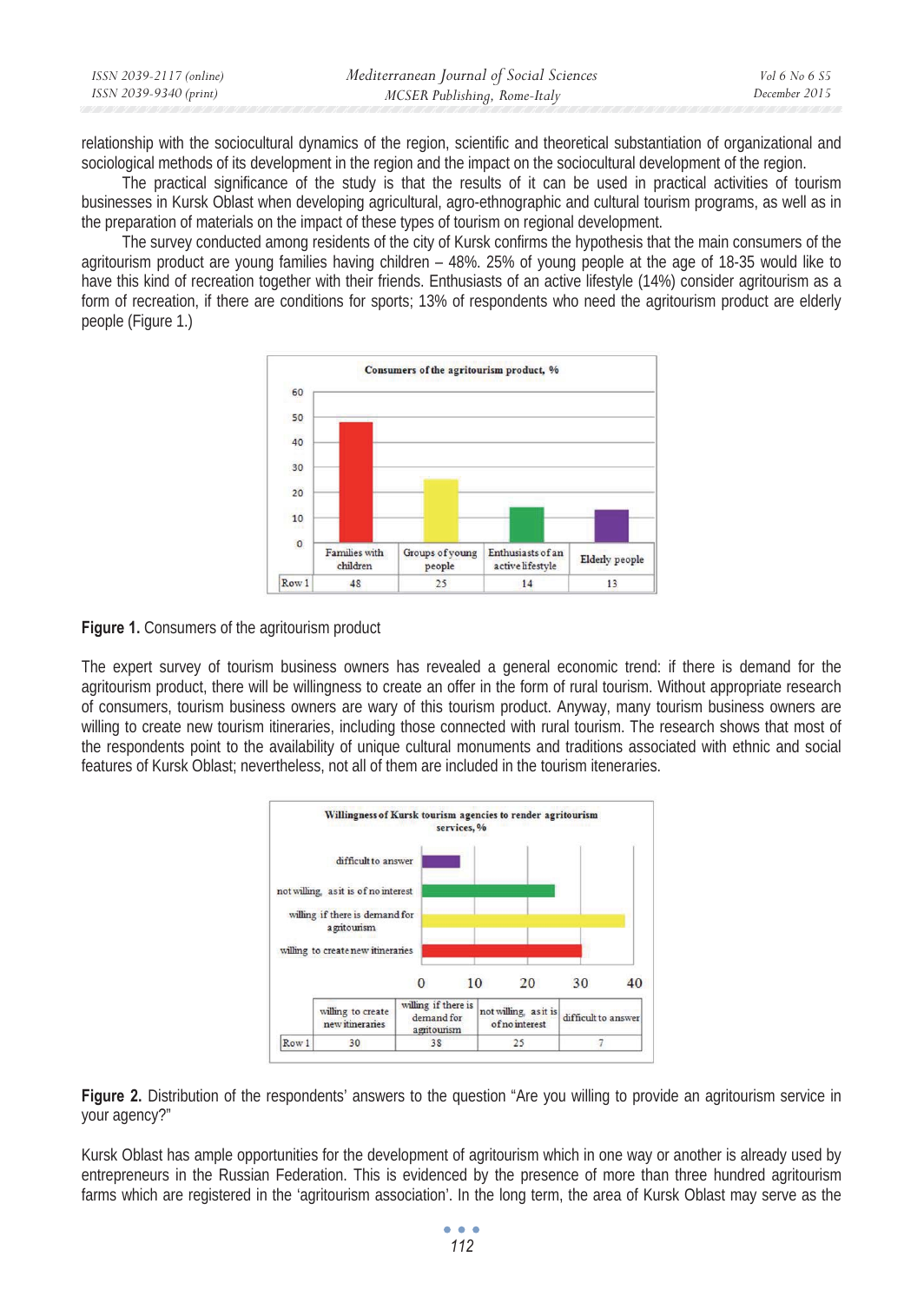base for creating the agritourism product.

This judgment is based on the following facts:

- Of the 30 unique natural and geological objects in the region not more than 10 are involved in tourism activities.
- 15 tourism itineraries are realized in the region; only 5 of them imply familiarizing people with local sociocultural ethnos and folk artistic crafts. Meanwhile, more than 142 nationalities and ethnic groups live in Kursk region, the most numerous of them are Russians, Ukrainians, Armenians, Belarusians, Tatars, Azerbaijanis, Gypsies, Moldavians. Most of them retain their national customs and traditions, and many of these representatives have their diaspora; therefore, Kursk Oblast is a multinational region, which serves as an additional resource for implementing agritourism
- Kursk Oblast has a great historical and cultural potential which includes numerous archaeological sites. In addition, in the region each municipal district has dozens of historical monuments which are of great interest not only for city tourists but also for local people.

The combination of these facts indicates that there is a potential for developing agritourism in Kursk Oblast. But it should be borne in mind that the areas of the region are very different both in terms of agricultural development and from the viewpoint of their natural, climatic and cultural-historical potential.

To estimate the potential for the development of agritourism in Kursk Oblast, we propose the following indicators: the existence of a unique ethnos and folk artistic crafts; the number of cultural sights in the region; the proportion of agricultural producers in the area in the total number of them in the region.

In general, residents of rural areas, farmers, municipal rural bodies, consumers of a tourism product, regional touroperators and employees of tourism sector should be considered to be the target audience of the project.

#### **5. Conclusion**

The level of the economic development of rural areas is regarded to be the basic indicator of the economic development of the whole country. At present, the greater part of rural economy of the world is faced with socio-economic problems associated with the inefficient use of natural resources, poor rural infrastructure, low level of well-being of the local population, unemployment and the growing depopulation trend in rural areas. Therefore, the problem of increasing the rural economy is important for many countries in the world as a vital issue of economic prosperity.

The conducted research has shown that creating agritourism products in Kursk region can have a positive effect on the economy and sociocultural environment of the region. In addition, the vector of development in Kursk Oblast is likely to be developed in the line of prosperity of the local economy, and rational and careful use of natural resources, benefiting the population through the provision of stable employment and the development of traditional crafts and folk artistic crafts. In terms of sociocultural dynamics some problems that are quite surmountable, but hindering the development of Kursk Oblast can be traced. This is due to the cyclic character of the sociocultural and economic development of the region. Agritourism, being able to stimulate many processes in Kursk Oblast, can help overcome the difficulties.

### **References**

- Alikhanova, E.V., Kharchenko, K.V. (2012). Formirovaniye programmy razvitiya sel'skogo turizma na territotii munitsipal'nogo raiona [Formation of the development program of the rural tourism on the territory of the municipal district]. *Practica munitsipal'nogo upravleniya, 10, 70-76.*
- Amelina, I.N., Medvedev I.N. (2008). Evaluation of the Dependence of Mutagenesis Intensity on Activity of Nucleolus Organizer Regions of Chromosomes in Aboriginal Population of Kursk Region. *Bulletin of Experimental Biology and Medicine*, 145(1), 68-71.

Europe in figures. Eurostat Yearbook 2010 // URL: http://epp.eurostat.ec.europa.eu (date of access 18.09.2015 )

Joseph, J. (2012). The social in the global. Social theory, governmentality and the global politics. Cambridge, 320.

Kogai, A.A., Kogai, E.A., Pasovets, Yu.M. (2012). Sotsiokul'turnaya dinamika Kurskoy oblasti i vyzovy modernizatsii [Sociocultural dynamics of the Kursk oblast and modernisation challenges]. *Sotsoalogitcheskiye issledovaniya, 9, 41-48*

Khromova, A.V. (2014). Regional'ny agroturisticheskiy product: ot idei do biznes-plana []. Kursk: *"Utchitel",* 138.

Kutafina, N.V., Medvedev, I.N. (2015). Platelet aggregation clinically healthy persons of the second coming of age living in the Kursk region. *Advances in Gerontology*, 28(2), 321-325.

Kundius, V.A. (2011). Agroturizm: problemy i perspektivy razvitiya [Agritourism: problems and development prospects]. Barnaul: *Azbuka, 345.*

Sevtsova, E.Yu., Isaitcheva, O.A. (2015). Sovremennyye teoretitcheskiye podkhody k izutcheniyu etnosotsialnykh protsessov [Modern